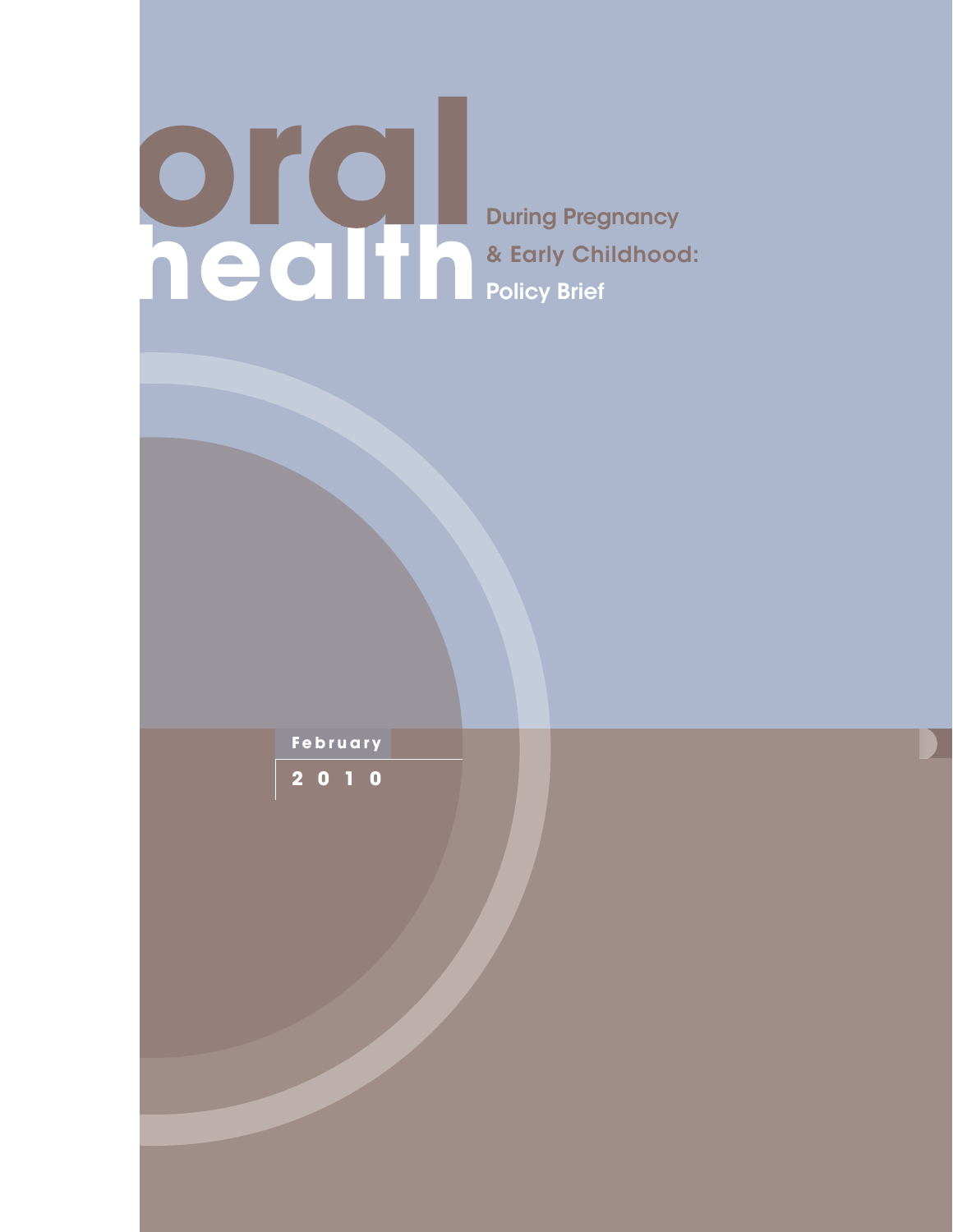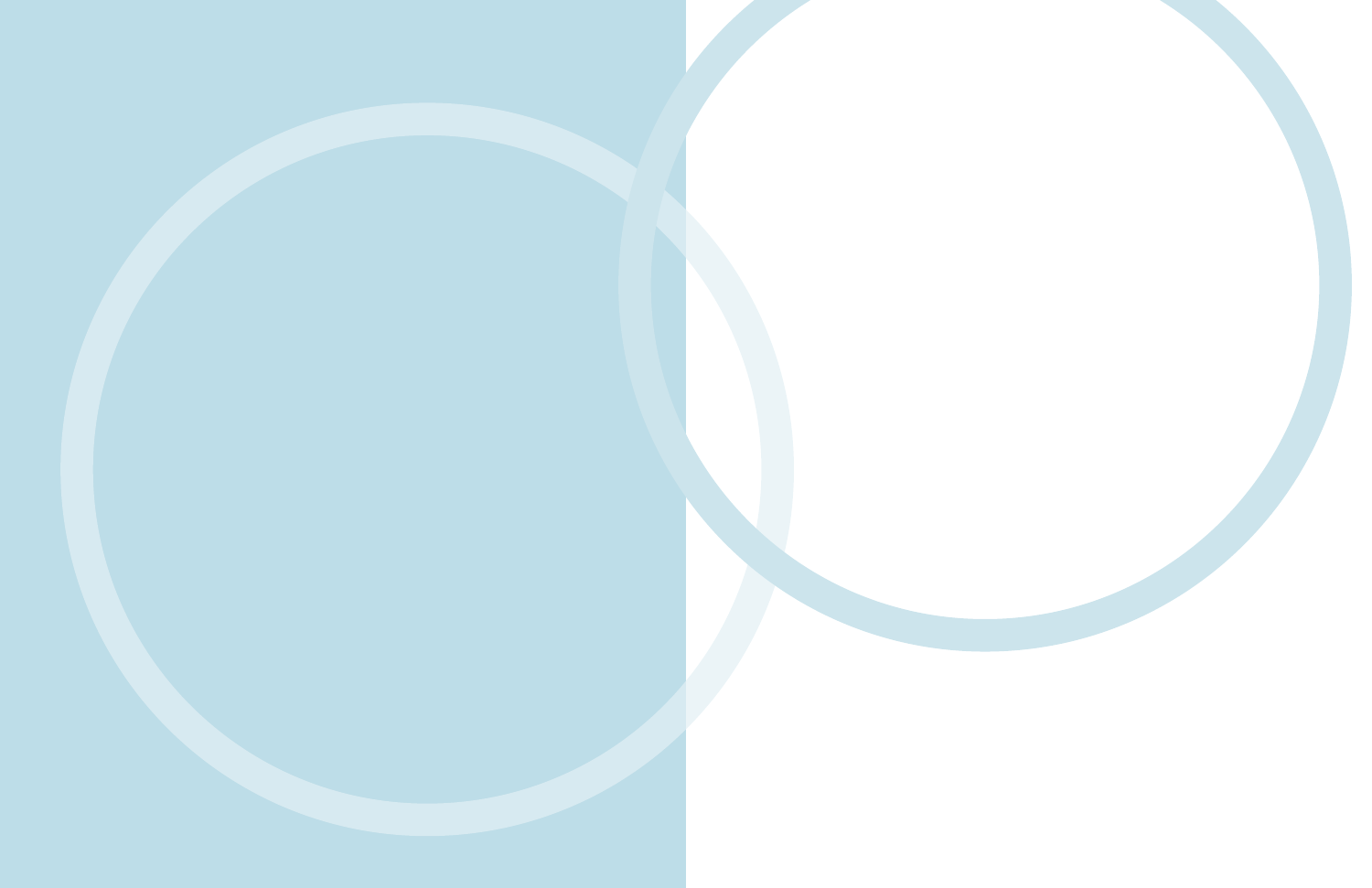The reasons women do not receive oral health care during pregnancy are many, but prime among these are misconceptions among patients and providers (both perinatal and dental) about the importance and safety of such care. In addition, many women face barriers to care because they lack insurance coverage for dental care or they are unable to identify providers willing to accept public insurance coverage, such as Medicaid.

| <b>INTRODUCTION</b>                                                   |     |
|-----------------------------------------------------------------------|-----|
| <b>BARRIERS TO RECEIVING PERINATAL ORAL HEALTH CARE</b>               | 3   |
| <b>REDUCING SYSTEM-LEVEL BARRIERS</b>                                 | 4   |
| STRATEGIES FOR IMPROVING ORAL HEALTH CARE DURING THE PERINATAL PERIOD | 6   |
| <b>CONCLUSION</b>                                                     | 11. |
| <b>REFERENCES</b>                                                     | 12  |
| <b>ADDITIONAL INFORMATION</b>                                         | 13  |

ole in overall health and well-being, as well as a  $\delta$ ood oral health has the potential to improve the during pregnancy and contributes to improving their children. Preventive and restorative dental eriod is safe and results in better health outcomes. treatment could result in harm to the mother. routinely considered a part of comprehensive women do not visit a dentist before, during or e are obvious signs of oral disease.

This policy brief is a supplement to recommended practice guidelines for the delivery, timing and scope of oral health services for women during the perinatal period. These recommendations, which can be found in Oral Health During Pregnancy and Early Childhood: Evidence-Based Guidelines for Health Professionals<sup>1</sup> (Guidelines), were developed through collaboration between the California Dental Association Foundation (CDA Foundation) and the American College of Obstetricians and Gynecologists, District IX (ACOG District IX). Primarily, this brief provides recommendations about how these guidelines can be implemented most effectively among the many audiences and partners involved in the delivery of perinatal care. The Guidelines were developed in 2009 by an expert panel of medical and dental professionals who were engaged to review scientific literature on the relationship between health and oral health status, treatment of oral diseases, and pregnancy outcomes. The review consisted mainly of evidence published after the release of guidelines developed by the New York State Department of Health in 2006.2 The Guidelines are designed for multiple audiences, including prenatal, oral health, and child health professionals, as well as staff of community-based programs. They suggest specific steps that each care group can take to promote and facilitate use of oral health services during the perinatal period.

| Oral health plays an important r  |
|-----------------------------------|
| special role during pregnancy. G  |
| health and well-being of women    |
| the oral health and well-being of |
| treatment during the perinatal p  |
| Conversely, delaying necessary    |
| However, oral health care is not  |
| perinatal health care; and many   |
| after pregnancy, even when ther   |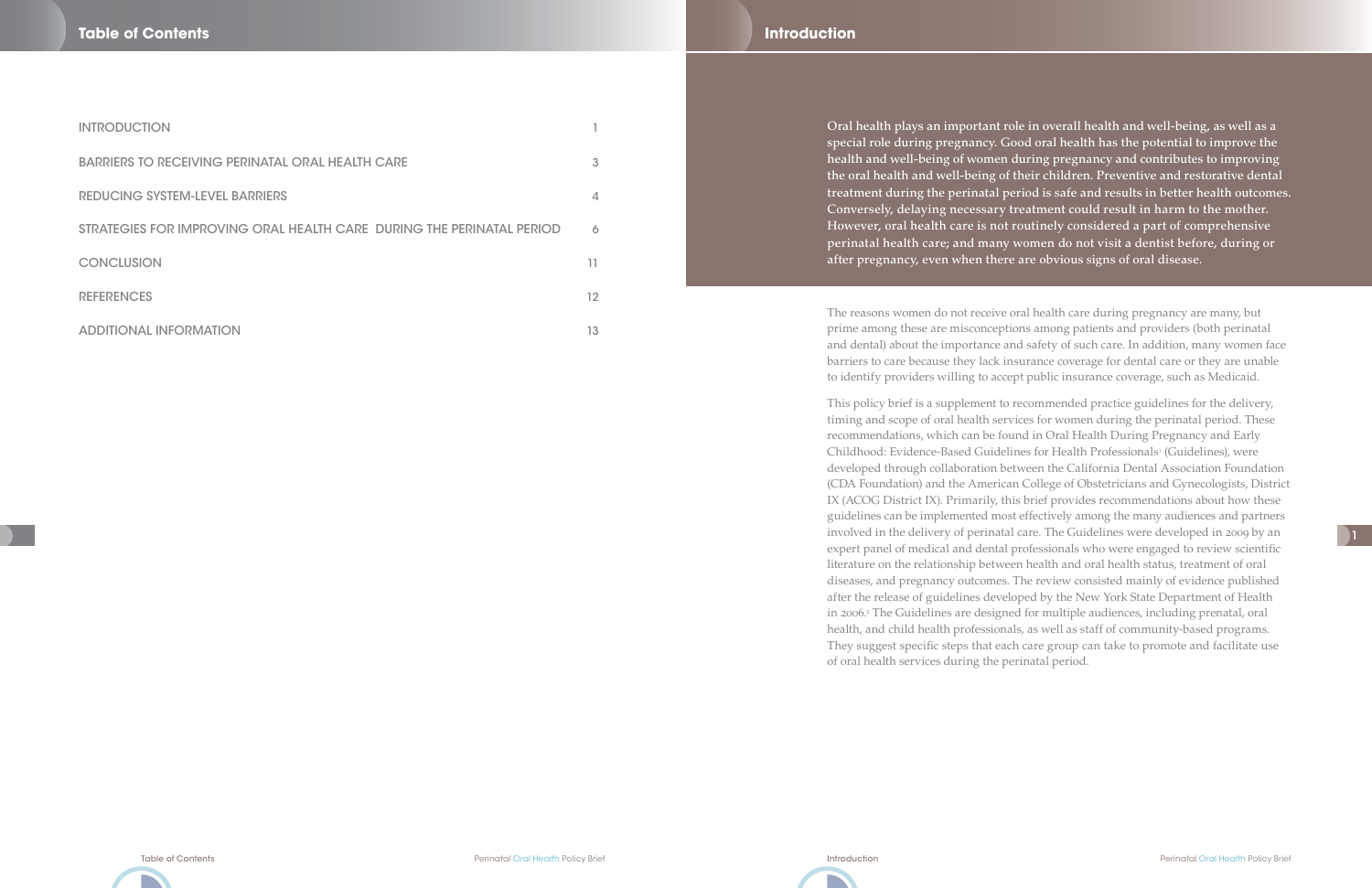The following consensus statement was developed by the expert panel convened to create the Guidelines:

#### **Perinatal Oral Health Consensus Statement**

It is increasingly recognized that oral health plays an important role in overall health and well-being; yet many women do not visit a dentist before, during or after pregnancy, even when there are obvious signs of oral disease.3 Current understanding of maternal and fetal physiology indicates that the benefits of providing dental care during pregnancy far outweigh potential risks.4 Prevention, diagnosis and treatment of oral diseases, including needed dental radiographs and use of local anesthesia, are highly beneficial and can be undertaken during pregnancy with no additional fetal or maternal risk when compared to the risk of not providing care.5 Further, assessment of oral health risks in infants and young children with appropriate follow-up and treatment, along with

Despite the multiple benefits of oral health care, many women do not receive dental care during pregnancy. During 2002-2007, 65% of all women delivering in California received no dental care during pregnancy, and more than half (52%) reported having a dental problem prenatally; 62% of those reporting a dental problem during pregnancy received no dental care. The percentage of women who received no dental care was highest among women who were younger, poorer or nonwhite. Seventy-nine percent of women enrolled in Medi-Cal (California's Medicaid program) did not receive any dental care during pregnancy. $7$ 

anticipatory guidance for parents and other caregivers, has the potential to prevent early childhood caries (ECC).<sup>6</sup> Many medical and prenatal providers are not aware that the bacteria that cause ECC can be transmitted from mother to child. Early colonization of these bacteria in the child's mouth puts the child at greater risk of ECC. Untreated dental caries in the mother and other caretakers is associated with increased likelihood of dental caries in her child.

Prevention, diagnosis and treatment of oral diseases, including needed dental radiographs and use of local anesthesia, are highly beneficial and can be undertaken during pregnancy with no additional fetal or maternal risk when compared to the risk of not providing care. Good oral health and control of oral disease protects a woman's health and quality of life and has the potential to reduce the transmission of pathogenic bacteria from mothers to their children.

Oral health care is essential and safe during the perinatal period for mothers and their children.

Barriers and limits to utilizing dental services and improving oral health for pregnant women and their children are multifaceted and complex, and relate both to the health care system and to the client herself. Studies have shown that both perinatal and oral health care providers have an inadequate understanding of the importance and safety of oral health care and that this misunderstanding negatively impacts the provision of dental care during pregnancy. Similarly, many dentists needlessly withhold or delay treatment to pregnant women because of a fear of injuring either the woman or the fetus—or because of an unfounded worry about litigation.

Further obstacles exist within the health care system itself, including lack of insurance, low public-program reimbursement levels, lack of provider training, maldistribution of resources, capacity challenges, and lack of cultural competency among dental providers. Populations that face the most barriers and have the greatest need include the uninsured and those covered by publicly funded programs. Barriers to adequate care also arise from the misconceptions and needs of pregnant women themselves. For example, many misperceive need, lack knowledge about the importance of oral health, face financial challenges (including lack of dental insurance or lack of knowledge that Medi-Cal covers some dental services for pregnant women), fear dental care, or have issues related to transportation, child care, and balancing work and health care needs.

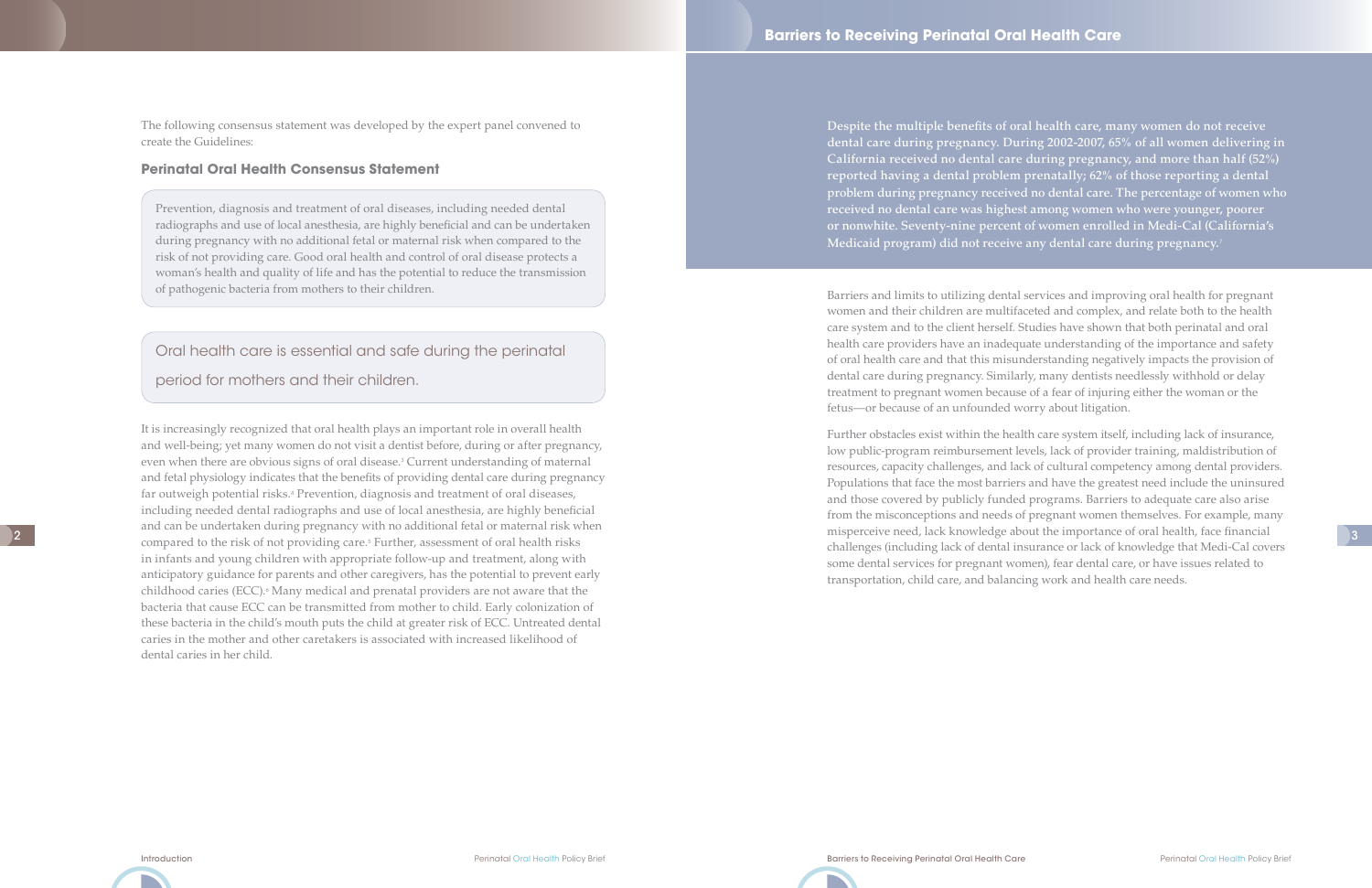Reducing system-level barriers to accessing oral health care is essential. Certain aspects of the oral health service delivery system act as barriers to providing adequate oral health education and care to women during the perinatal period. The following are descriptions of gaps in the system, as well as strategies to address them.

#### *Lack of insurance or underinsurance prevents many women from accessing oral health care during the perinatal period.*

Nearly 30% of women of child bearing age (29.4%) nationally have no insurance for dental care.8 Without insurance, access to services is severely restricted. Uninsured women and those whose coverage lacks comprehensive dental benefits face high out-of-pocket costs for oral health services, especially if they have complex treatment needs.9 Individuals with public coverage such as Medi-Cal may not be aware that dental services are a covered service<sup>10</sup> (although adult dental coverage was severely restricted in 2009 as a result of California's precarious financial condition) or are unable to locate a dentist willing to accept their form of insurance.

#### *Many health professionals, advocates and patients lack knowledge about the importance and safety of dental care during the perinatal period.*

Perinatal care providers (obstetricians, midwives, nurse practitioners, family physicians, pediatricians, etc.) are often the first health professionals to consult with pregnant women to discuss how to prepare for a healthy pregnancy. These health professionals can play a critical role in emphasizing the importance of oral health and connecting pregnant women to sources of dental care. Although some health profession schools, residency programs, and continuing education efforts do include oral health in their curricula, the practice is not widespread.11 Similarly, dental school curricula do not address care delivery during pregnancy or very early childhood routinely or adequately. The result is that many providers are limited in their scope of practice to their professional discipline and can miss opportunities to help women obtain the comprehensive services they need, including dental care.

### *Women need clear information about oral hygiene and oral health care.*

Expectant parents are especially receptive to health promotion messages; and, as such, pregnancy is an opportunity to integrate oral health promotion into healthy pregnancy planning efforts. However, pregnancy also presents challenges that can compete with women's efforts to engage in health-promoting behaviors. For example, the physical effects of pregnancy may hinder positive oral health behaviors. In addition, food cravings may lead to frequent consumption of sugary snacks and to a corresponding increased risk of caries.12 Finally, individual characteristics, such as age, cultural differences, and early life experiences with oral health care can all exert a strong influence on beliefs about the importance of oral health, oral hygiene, and nutritional practices.<sup>13</sup>



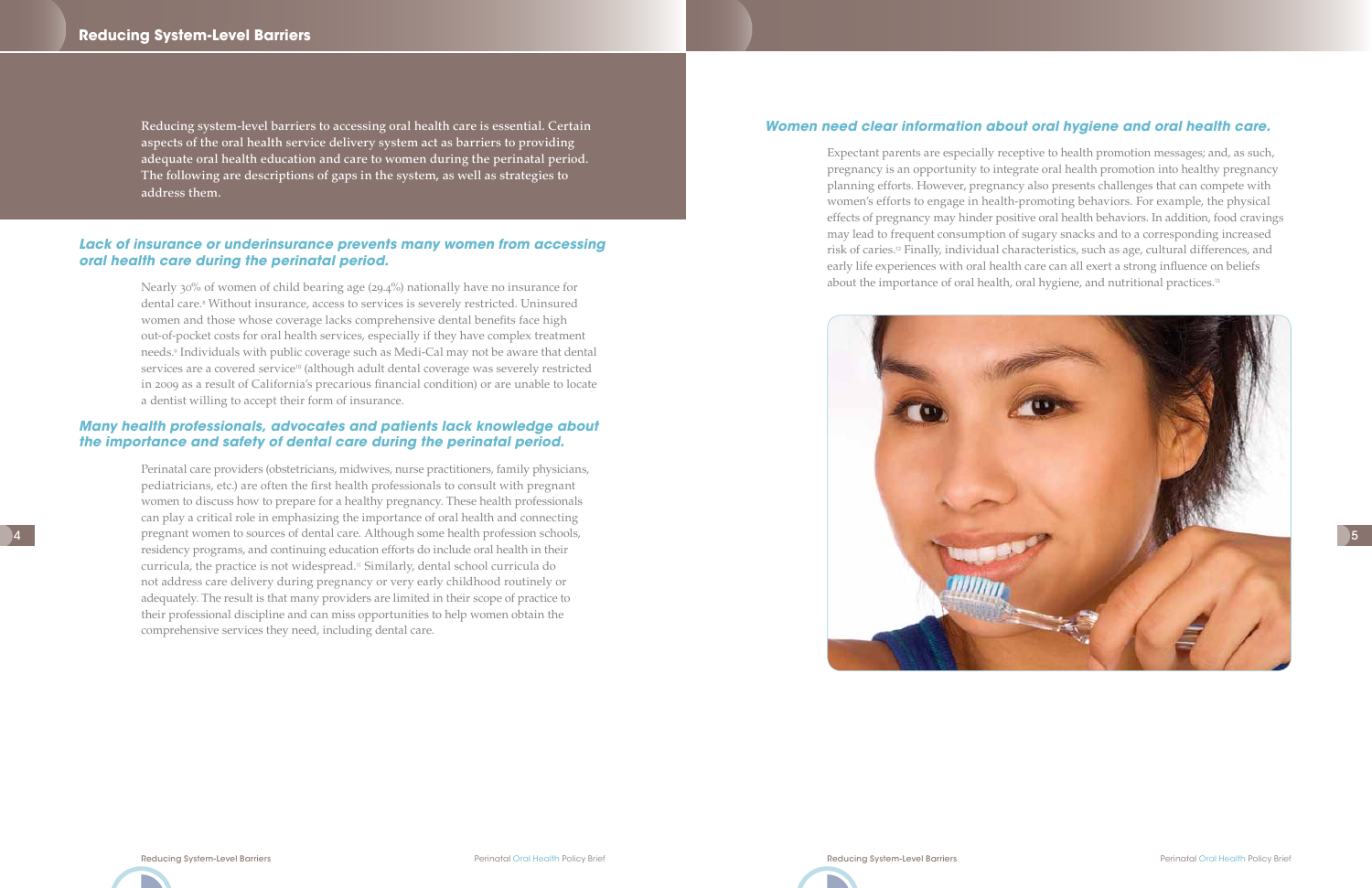There are many opportunities for maternal and child health leaders, health professional associations, policymakers, community-based organizations, advocates, and other stakeholders to respond to the need for improvements in the provision of oral health services to women during the perinatal period. Wide dissemination of the Guidelines among all who provide services to pregnant women—medical and oral health professionals, community-based organizations, and advocates—is one of the most important first steps toward broad adoption of the practices recommended. Additional specific strategies are detailed in the following section.

#### **Promote the use of the Guidelines in addressing oral health during the perinatal period.**

• The California Department of Health Care Services should endorse the Guidelines and use them to establish and/or revise policy and practice in Medi-Cal, Denti-Cal and the Child Health and Disability Prevention program to encourage coverage of preconception dental care for women, expand dental benefits for pregnant women (currently limited to exams, some preventive services and periodontal treatment), add coverage for anticipatory guidance/risk assessment for children, and add sealants for children and adults at high risk for developing caries. Other state Medicaid and CHIP programs should follow suit.

- • Professional associations and other maternal and child health-related organizations (such as ACOG, CDA and the Association of California Maternal, Child and Adolescent Directors can formally endorse the Guidelines. Endorsements can be through policy statements that both support the Guidelines and commit to informing 1) their members about the importance of incorporating the practices into their work and 2) their clients about the importance of incorporating the practices into their lives. For example, the American Academy of Periodontology has informed its members by issuing a statement on periodontal management of the pregnant patient, $14$  as has the American Academy of Pediatrics policy statement, Preventive Oral Health Intervention for Pediatricians.<sup>15</sup>
- These formal organizational policies and the Guidelines should be disseminated through platforms such as articles in newsletters and policy briefs to encourage implementation of the Guidelines in private practice as well as in community-based practice settings and organizations.
- The California Department of Public Health should utilize the Guidelines to establish and/or revise policy and practice in Maternal, Child and Adolescent Health programs, including population-specific programs such as California's Perinatal Services Program and Black Infant Health Program. Each of these has responsibilities for programs and policies that affect pregnant women and young children and are in a position to ensure that the Guidelines, particularly those related to referrals and education, are incorporated into the programs' practices and education materials.

Because they have not been trained to understand the relationship between oral health and overall health, many perinatal providers fail to refer their patients regularly for dental care. A coordinated effort between the oral health and obstetrical communities needs to occur to improve maternal and child oral health outcomes. This could happen through cross-discipline education at professional meetings and other training opportunities designed to share information among practicing dentists, perinatal care providers, and others involved with the care of women during the perinatal period.

Resources that complement the Guidelines are available for clinical providers, policymakers, public health officials, and the public on the importance of perinatal and infant oral health through the Improving Perinatal and Infant Oral Health Project, a collaborative effort of the American Academy of Pediatric Dentistry (AAPD) and the Children's Dental Health Project. A detailed project description can be accessed at www.cdhp.org/programs/improving\_perinatal\_and\_infant\_oral\_health\_aapd/



## *Expand opportunities to educate health professionals on risk assessment, prevention, and treatment of dental problems during the perinatal period.*

• As indicated, most health profession schools, residency programs, and continuing education programs do not include oral health in their curricula, nor do dental school curricula address care delivery during pregnancy or very early childhood routinely or adequately. Greater collaboration between disciplines in designing curricula to integrate medical and oral health needs is a necessary step toward creating the groundwork for changing practice patterns. For example, several collaborative programs initiated between dental and medical schools have shown positive influence on physician practice.16,17,18 While curriculum change in academia occurs slowly, the availability of evidence-based research is a key factor in supporting faculty willingness

- to make modifications.
- 
- improving\_perinatal\_and\_infant\_oral\_health\_.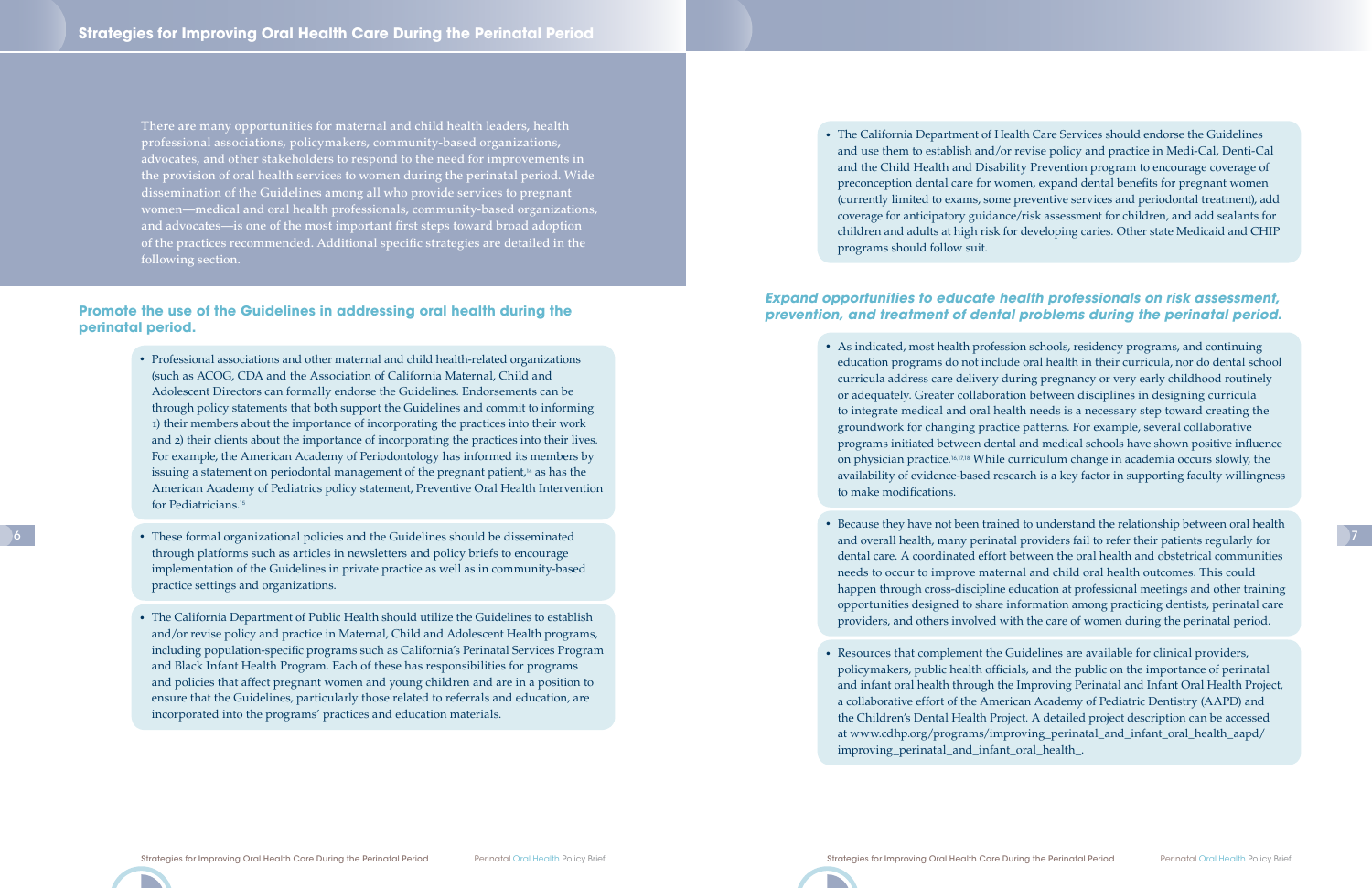• Another source for professionals is Bright Futures in Practice: Oral Health Pocket Guide, developed by the National Maternal and Child Oral Health Resource Center. The Pocket Guide is designed to help health professionals implement specific oral health guidelines during pregnancy, infancy, early childhood, middle childhood, and adolescence. It addresses risk assessment for dental caries, periodontal disease, malocclusion, and injury. It is available at www.mchoralhealth.org/pocket.html.

#### *Ensure women's access to comprehensive medical and dental services before, during and after pregnancy.*

- • As indicated, large numbers of women lack insurance coverage. National insurance reform that guarantees comprehensive coverage is a critical step toward ensuring that perinatal oral health needs are met. Short of wholesale reform, states can take advantage of opportunities to expand existing programs such as Medicaid and the Children's Health Insurance Program (Medi-Cal and Healthy Families in California) to cover more comprehensive dental care for pregnant women, preconception dental care for all women, and dental coverage of higher income groups as well as to ensure that all who are eligible for these programs are enrolled.
- In California, the Access for Infants and Mothers program (AIM) is a small but important state coverage program for pregnant women. Although otherwise comprehensive, it excludes dental care. The Managed Risk Medical Insurance Board should use its influence as the recipient of CHIP federal funds for AIM to encourage the program to include dental care. States with similar programs should advocate for the inclusion of dental care as well.
- States have the option to provide adult dental benefits as a part of the Medicaid program. In 2009, California restricted Medicaid (Medi-Cal) dental benefits to a select group of adults, including pregnant women. (The benefit is limited to exams, cleanings, fluoride application, and treatment of periodontal disease; it does not cover restorative care.) Advocacy is needed to reinstate the dental benefit to all Medi-Cal beneficiaries and make dental care a federally mandated benefit for all adults enrolled in the Medicaid program to ensure that women receive dental care prior to conception and postpartum. States should also take advantage of any opportunity to offer CHIP (Healthy Families in California) dental benefits to individuals who have medical coverage through other means but are uninsured for dental care (so-called "wraparound" coverage).

Develop innovative options for expanding the availability of dental care and utilize all members of dental and medical teams—such as midwives, nurse practitioners, and registered dental hygienists in alternative practice—to their full capacity.

• Provide women with information about how to improve oral hygiene and access oral health care resources, as well as education on the importance of preconception health

• Policy and financial support is needed for provision of anticipatory and other guidance to parents in nonmedical and nondental settings that parents frequent, such as

Excellent materials in English and Spanish are available through the National Maternal and Child Oral Health Resource Center, available at www.mchoralhealth.org/ publications.html. Another good source is www.everywomancalifornia.org, which includes information and handouts on oral health for women. (See the "Healthy Body" link.) Additional materials are needed that focus on the importance of good oral health and oral health care prior to conception, during pregnancy, and afterward for women and children, especially information that is made available through alternatives to

• With funding from the American Dental Association Foundation, the American Academy of Pediatrics (AAP) has established a program in which a representative from each of the 66 AAP chapters will be trained to serve as a chapter oral health advocate (COHA). The COHA will function as the chapter's oral health expert offering trainings on incorporating oral health assessments into well-child visits; establishing collaborative relationships with general dentists, pediatric dentists, and state and local dental organizations to improve children's oral health in their communities; and providing oral health technical assistance to chapter members. This model should be expanded to include perinatal providers as well.



• While reimbursement rates are not the sole factor determining providers' willingness to accept patients, low payment is associated with low participation in public programs. Medicaid is particularly significant to dental care of pregnant women as this program covers approximately one-third of births in the United States (and nearly half in California). Medicaid reimbursement rates must be increased to more closely reflect market rates, and cumbersome regulations and paperwork should be streamlined.

- 
- 
- and oral health care
- Women, Infants and Children program offices.
- written media, such as video.

#### *Expand advocacy and education for perinatal oral health.*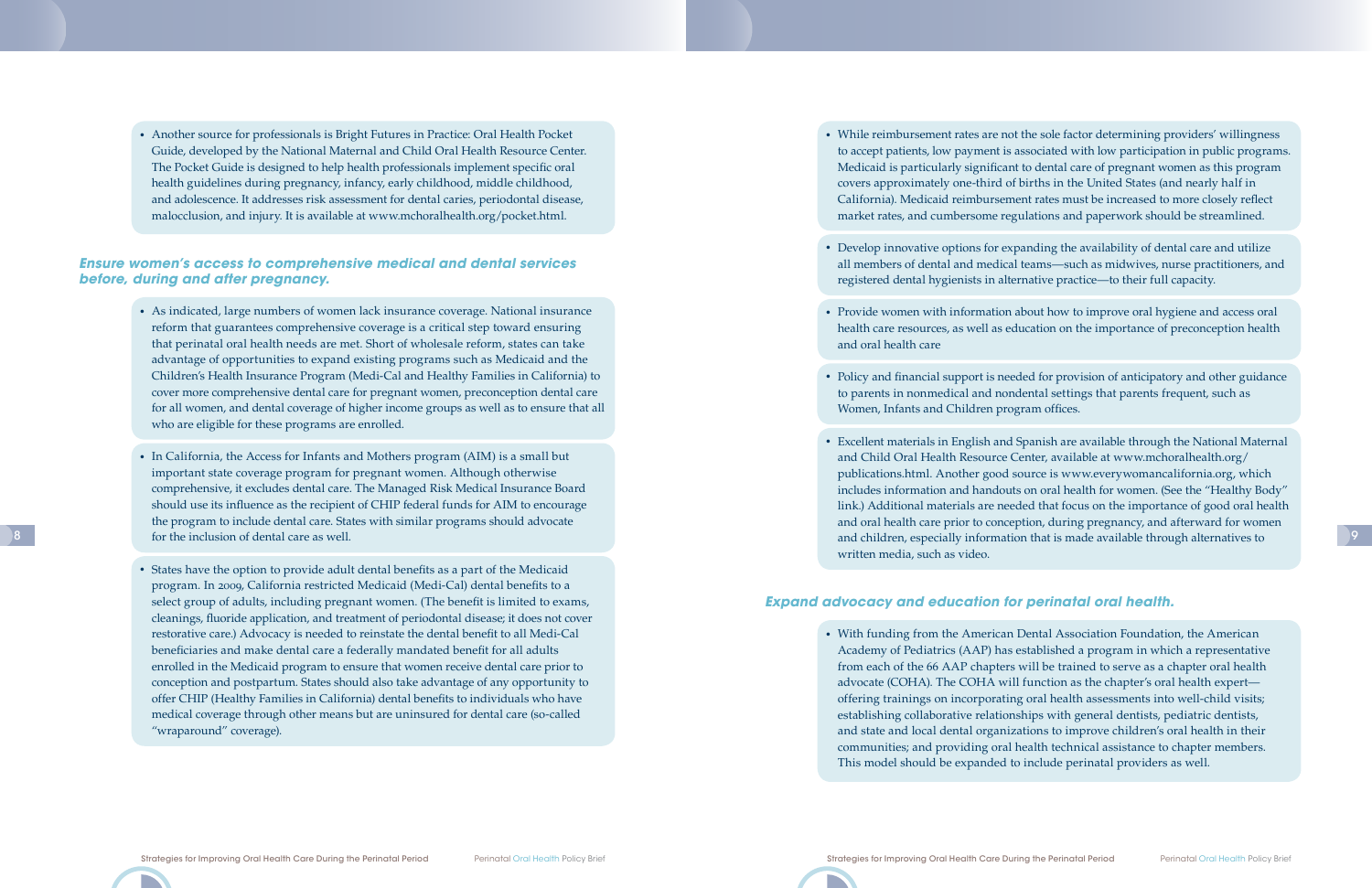

• All public perinatal programs that incorporate oral health education, such as the California Perinatal Services Program, should be supported with sufficient resources to ensure that all eligible women receive comprehensive care.



Early, ongoing dental services are an essential part of comprehensive perinatal care, yet far too few pregnant women (and women of childbearing age who are potentially pregnant) receive dental services. Oral Health During Pregnancy and Early Childhood: Evidence-Based Guidelines for Health Professionals, based on clinical and epidemiological evidence of efficacy and safety, offer recommendations for services and education directed at both perinatal and oral health services providers. Widespread dissemination and adoption of these Guidelines will promote the health and well-being of women and children. Yet, multiple system-level barriers make it difficult for many women to access oral health services. This brief offers specific strategies for mitigating some of these barriers. While examples of these strategies focus on opportunities in California, many are applicable to other states and/or can be adopted nationally. Ultimately, national practice guidelines and system-level reforms to ensure access to comprehensive perinatal and oral health care are needed to best protect and promote the health and well-being of women and children.





11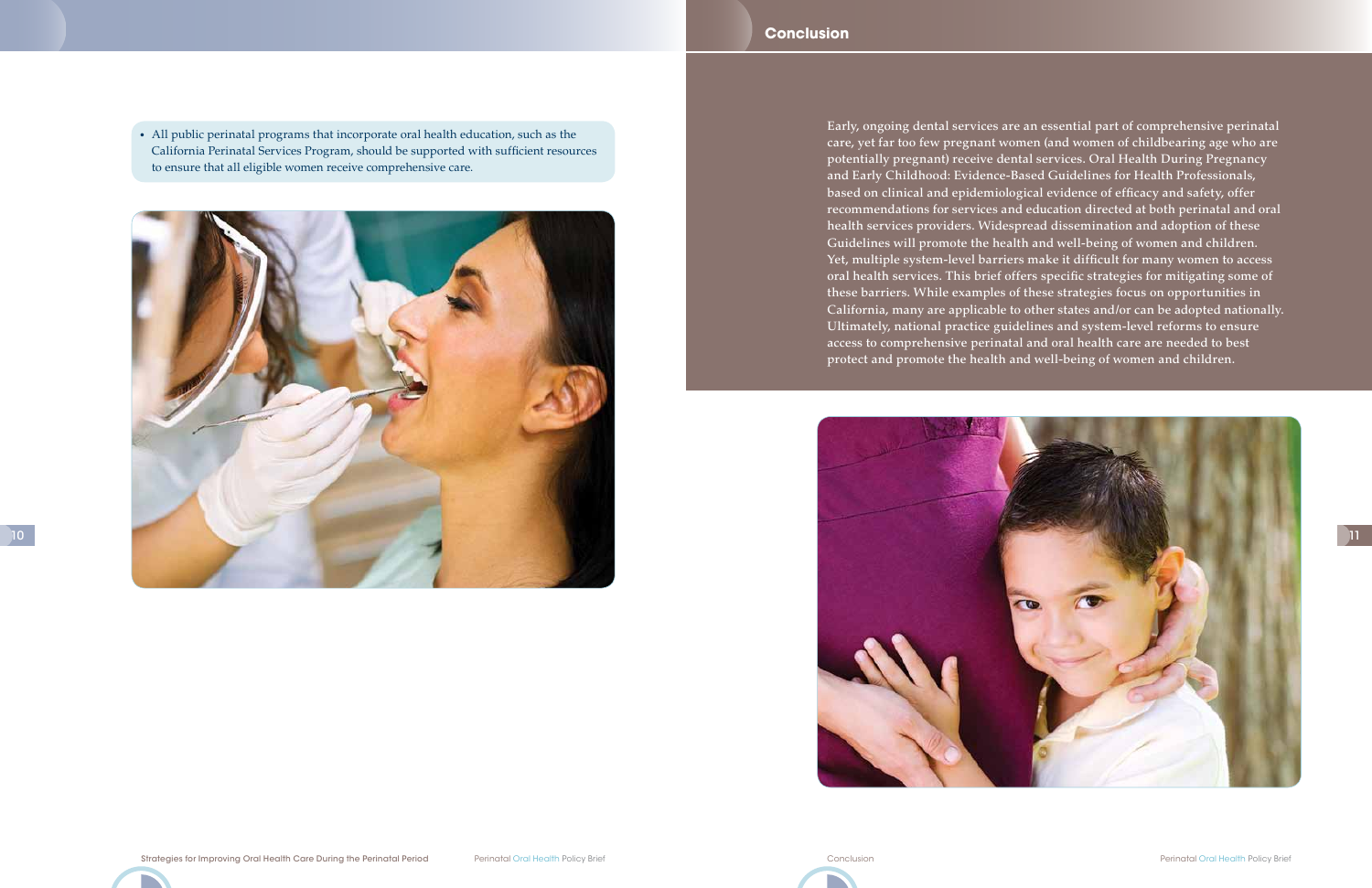- 1 Oral Health During Pregnancy and Early Childhood: Evidence-Based Guidelines for Health Professionals; CDA Foundation, February 2010.
- 2 An Advisory Committee of professionals representing statewide organizations in public and private clinical practice, research, health education and policy was formed to guide the development of the Guidelines. For more information on the process by which the Guidelines were developed and which organizations and individuals were involved, see Oral Health During Pregnancy and Early Childhood: Evidence-Based Guidelines for Health Professionals; CDA Foundation, February 2010.
- 3 Lydon-Rochelle MT, Krakowiak P, Hujoel PP, Peters RM. May 2004. Dental Care Use and Self-Reported Dental Problems in Relation to Pregnancy. *American Journal of Public Health* 494(5), 765-771.
- 4 Oral Health During Pregnancy and Early Childhood: Evidence-Based Guidelines for Health Professionals; CDA Foundation, February 2010
- 5 Id.



- 6 American Academy of Pediatrics. May 2003. Policy Statement. Oral Health Risk Assessment Timing and Establishment of the Dental Home. *Pediatrics* 111(5), 1113-1116.
- 7 Marchi L, Fisher-Owens S, Weintraub J, Yu Z, and Braveman P. October 2009. Factors Associated with Non-Receipt of Oral Health Care during Pregnancy. *Public Health Reform Reports* (manuscript under review).
- 8 Agency for Healthcare Research and Quality. 1996 and 2006 Medical Expenditure Panel Survey (MEPS).
- 9 Stattford KE, Shellhaas, Hade EM. 2008. Provider and patient perceptions about dental care during pregnancy. *Journal of Maternal-Fetal and Neonatal Medicine* 21(1):63-71.
- 10 Pourat N. Drilling down: access, affordability, and consumer perceptions in adult dental health. California Healthcare Foundation, 2008. Available at http://www.chcf.org/topics/medi-cal/index.cfm?itemID=133795.
- 11 Krol DM. 2004. Educating pediatricians on children's oral health: past, present, and future. *Pediatics*. 1113, e487-e492.
- 12 US Department of Agriculture, Food and Nutrition Service. 2003. Oral Health Tidbits. Beltsville, MD: US Department of Agriculture, Food and Nutrition Service.
- 13 Brown A, Lowe B, Zimmerman B. 2005. *Promising Approaches and Lessons Learned for Preventing or Reducing Early Childhood Caries: Summary of a Workshop Convened by the Maternal and Child Health Bureau*. Washington, DC: Health Systems Research.
- 14 Task Force on Periodontal Treatment of Pregnant Women, American Academy of Periodontology. American Academy of Periodontology statement regarding periodontal management of the pregnant patient. J Periodontol 2004;75(3):495.
- 15 American Academy of Pediatrics policy statement "Preventive Oral Health Intervention for Pediatricians." Available at http://aappolicy. aappublications.org/cgi/reprint/pediatrics;122/6/1387.pdf.
- 16 Rozier RG, Sutton BK, Bawden JW, Haupt K, Slade GD, King RS. 2003. Prevention of early childhood caries in North Carolina medical practices: implications for research and practice. *Journal of Dental Education* 67(8), 876–85.
- 17 Graham E, Negron R, Domoto P, Milgrom P. 2003. Children's oral health in the medical curriculum: a collaborative intervention at a universityaffiliated hospital. *Journal of Dental Education* 67(3), 338–47.
- 18 Wysen KH, Hennessy PM, Lieberman ML, Garland TE, Johnson SM. Kids get care: integrating preventive dental and medical care using a public health case management model. 2004. *Journal of Dental Education* 68(5), 522–30.

This policy brief was developed in conjunction with Oral Health During Pregnancy and Early Childhood: Evidence-Based Guidelines for Health Professionals, a project of the California Dental Association Foundation, and was written by Dana Hughes, DrPH, professor at the Philip R. Lee Institute for Health Policy Studies & Department of Family and Community Medicine at the University of California, San Francisco.

Oral Health During Pregnancy and Early Childhood: Evidence-Based Guidelines for Health Professionals can be downloaded from www.cdafoundation.org/guidelines.





12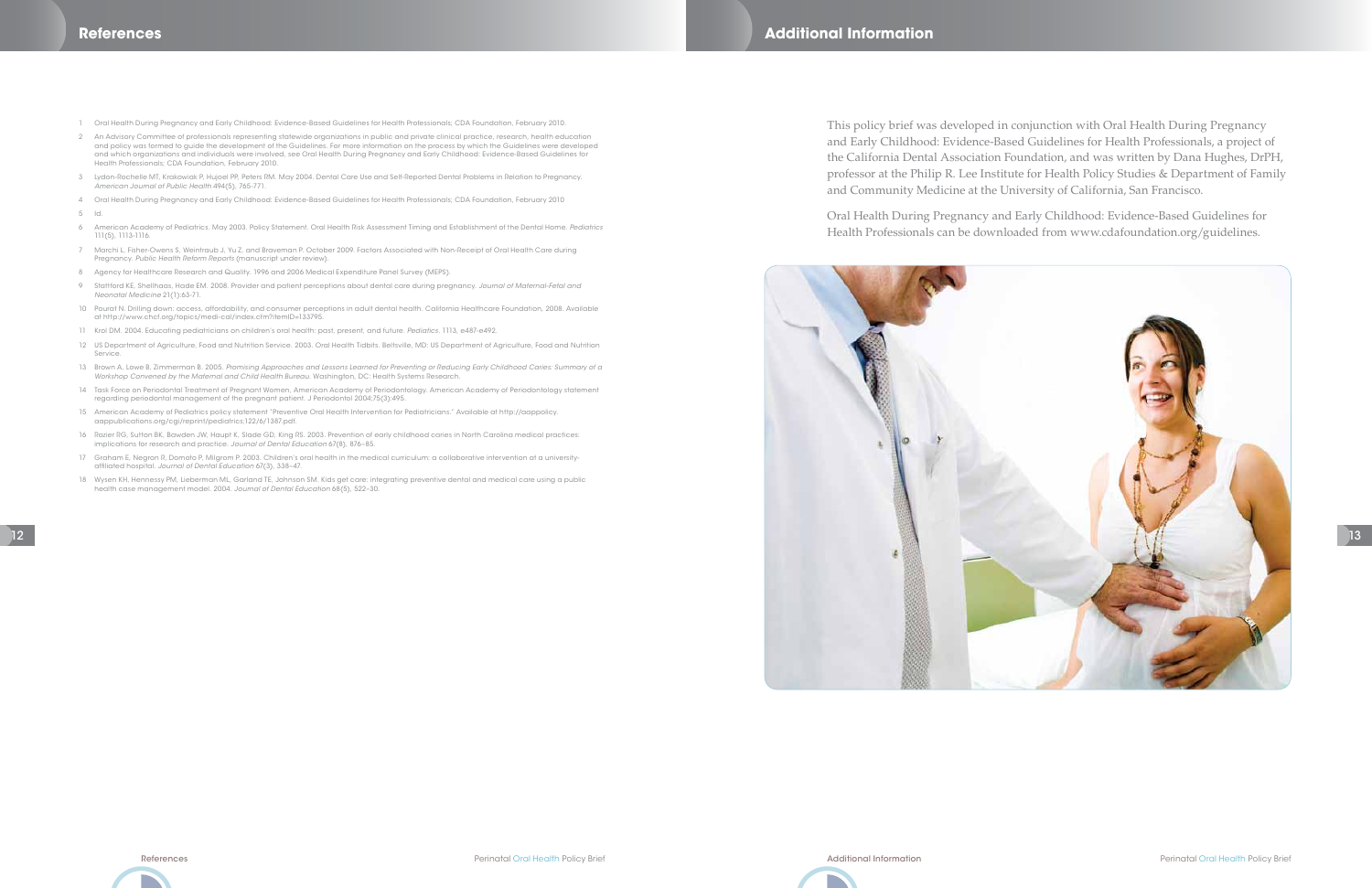